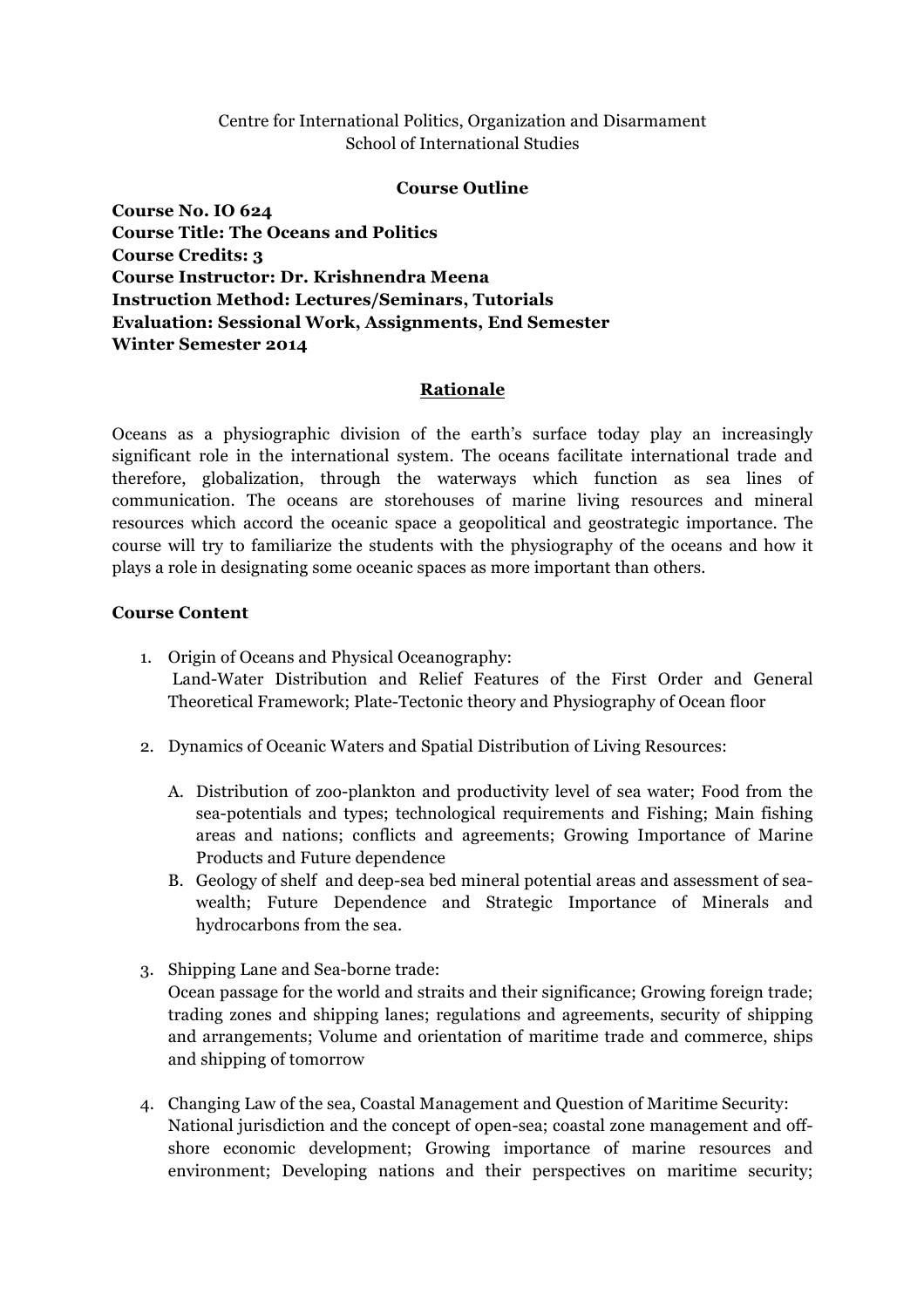technological requirements and dependence; Issues and problems of coastal management; Growing maritime pollution and ecological concern; planning and international cooperation and agencies

5. Contemporary World Order and the Oceans: Global Security perspectives and maritime strategies of the Super-powers; Growing insecurity and the Developing Countries; Developments in naval equipments and capacities; strategic bases and capabilities; Antarctica and the Southern Oceans maritime strategic models and perspectives; Geostrategic Oceanic areas and conflict situation and perspectives. Indian Ocean-questions and perspectives.

# **Reading List**

Henriksen, Tore, Geir Hønneland and Are Sydnes (2006), *Law and Politics in Ocean Governance: The UN Fish Stock Agreement and Regional Fisheries Management Regimes*, Martinus Nijhoff, Leiden

Thorpe, Steve A. (ed.)(2009), *Encyclopaedia of Ocean Sciences:Elements of Physical Oceanography*, Academic, London

Mertens, Lea P. (ed.) (2008), *Biological Oceanography: Research Trends*, Nova Science, New York

Pinet, Paul R. (2009), *Invitation to Oceanography*, Jones and Bartlett, Boston

Stewart, Robert H. (2008), *Introduction to Physical Oceanography*, Orange Grove, Austin

Yanagi, Tetsuo (1999), *Coastal Oceanography*, Kluwer Academic, Dodrecht

Garrison, Tom S. (2012), *Essentials of Oceanography*, Brooks/Cole, Belmont

Ceccaldi, Hubert Jean, Ivan Dekeyser, Mathias Gerault and Georges Stora (eds.)(2012), *Global Change: Mankind-Marine Environment Interactions*, Springer, Dodrecht

Berlin, Donald L. 2006. 'India in the Indian Ocean', *Naval War College Review*, Vol. 59, No. 2, pp. 58-89.

Bouchard, Christian and William Crumplin. 2010. 'Neglected no longer: the Indian Ocean at the forefront of world geopolitics and global geostrategy', *Journal of the Indian Ocean Region*, Vol. 6, No. 1, pp. 26-51.

Brewster, David. 2010. 'An Indian Sphere of Influence in the Indian Ocean?', *Security Challenges*, Vol. 6, No. 3, pp. 1-20.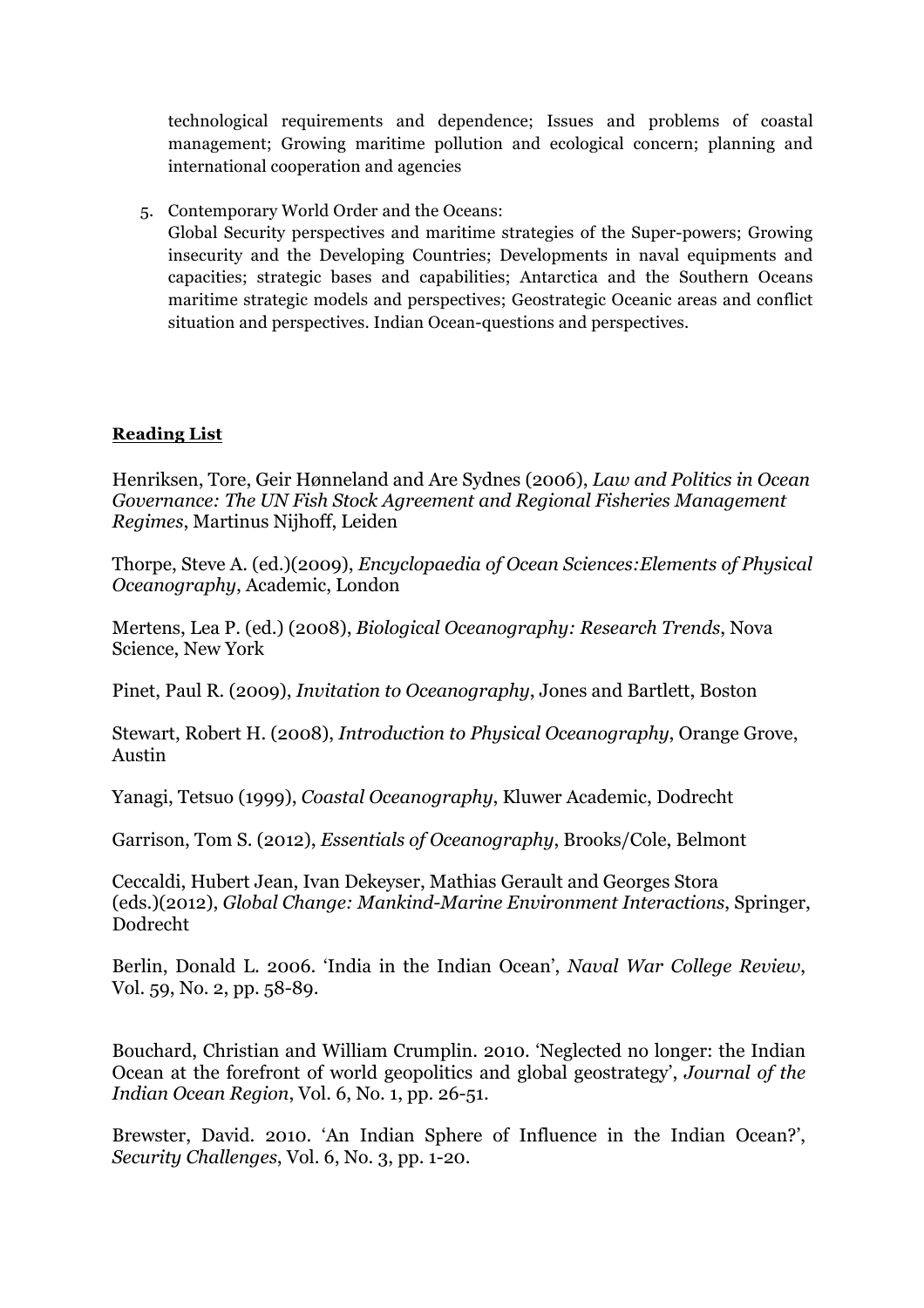Chaturvedi, Sanjay. 1998. 'Common Security? Geopolitics, Development, South Asia and the Indian ocean', *Third World Quarterly*, Vol. 19, No. 4, pp. 701-724.

Cohen, Saul B. 2003. *Geopolitics of the World System.* London: Rowman and Littlefield.

\*Corbett, Julian S. 2003. *Some Principles of Maritime Strategy*. London: Naval and Military Press.

Crowl, Philip A. 1986. 'Alfred Thayer Mahan: The Naval Historian', in Peter Paret (ed.), *Makers of Modern Strategy: from Machiavelli to the Nuclear Age*. New Jersey: Princeton University Press.

Dodds, Klaus, Merje Kuus and Joanne Sharp. 2012. 'Introduction: Geopolitics and its Critics', in Klaus Dodds, Merje Kuus and Joanne Sharp (eds.). *The Ashgate Research Companion to Critical Geopolitics*. London: Ashgate.

Harrison, Selig S. and K. Subrahmanyam (eds.). 1989. *Superpower Rivalry in the Indian Ocean: Indian and American Perspectives*. Oxford: Oxford University Press.

\*Indian Navy. 2013. Official Website of the Indian Navy, Naval Operations, http://indiannavy.nic.in/operations/operations (Accessed on 20 February 2013).

*\**Indian Navy. 1998. *Strategic Defence Review: The Maritime Dimension- A Naval Vision*, http://indiannavy.nic.in/about-indian-navy/vision-document, (Accessed on 20 February 2013).

\*Integrated Headquarters, Ministry of Defence (Navy). 2004. *The Maritime Doctrine*, New Delhi.

\*Integrated Headquarters, Ministry of Defence (Navy). 2007. *Freedom to use the Seas: India's Maritime Military Strategy*, New Delhi.

\*Integrated Headquarters, Ministry of Defence (Navy). 2009. *Indian Maritime Doctrine* (INBR 8), New Delhi.

Kaplan, Robert D. 2010. *Monsoon: The Indian Ocean and the Future of American Power*. New York: Random House.

\*Mahan, Alfred Thayer. 1890. *The Influence of Seapower upon History 1660-1783.* Boston: Little Brown and Company.

McPherson, Kenneth. 1993. *The Indian Ocean: A History of People and the Sea*. Oxford: Oxford University Press.

Menon, Raja K. 2009. 'The Maritime Interests of the United States, India and Japan', *Conference Report, Centre for Strategic and International Studies,* Washington D.C.

Pearson, Michael. 2003. *The Indian Ocean*. London: Routledge.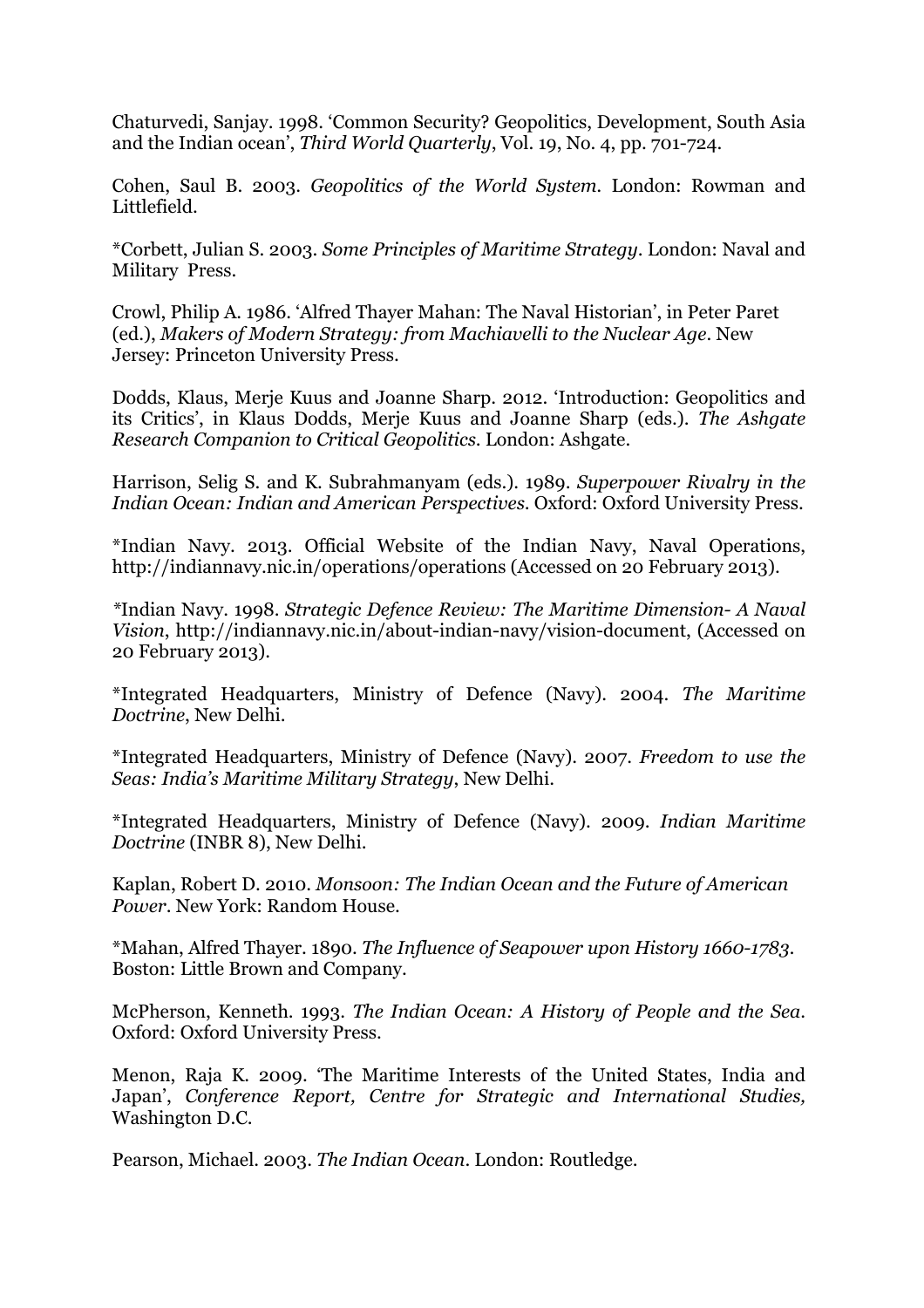Prakash, Arun. 2011. 'The Rationale and Implications for India's Growing Maritime Power', in Michael Kugelman (ed.). *India's Contemporary Security Challenges*. Washington D.C.: Woodrow Wilson International Centre for Scholars.

Rahn, Daniel. 2006. 'Unlocking Indian Maritime Strategy', Masters Dissertation submitted to the Naval Postgraduate School, Monterrey, California.

Rajamohan, C. 2006. 'India and the Balance of Power', *Foreign Affairs*, Vol. 85. No. 4, pp. 17-32.

Roy, M. 2009. 'Maritime security in South West Asia', *Society for Indian Ocean Studies*, http://www.iips.org/Roy-paper.pdf (Accessed on 4 December 2009).

Roy-Chaudhary, Rahul. 2000. 'The Maritime Dimension: Ports, Shipping and Shipbuilding', *South Asian Survey*, Vol. 7, No. 1, pp. 99-112.

Roy-Chaudhury, Rahul. 2010. 'Maritime Security and Maritime Ambitions: India', *Discussion Paper, 5th Berlin Conference on Asian Security*, 30 September-1 October, 2010, Berlin.

Rumley, Dennis, Timothy Doyle and Sanjay Chaturvedi. 2012. '"Securing" the Indian Ocean: Competing Regional Security Constructions', *Indo-Pacific Governance Research Centre*, Policy Brief, Issue 3, Adelaide.

Scott, David. 2006. 'India's "Grand Strategy" for the Indian Ocean: Mahanian Visions', *Asia Pacific Review,* Vol. 13, No. 2, pp. 97-129.

Scott, David. 2008. 'India's Drive for a "Blue Water" Navy', *Journal of Military and Strategic Studies*, Vol. 10, No. 2, pp. 1-42.

Scott, David. 2013. 'India's Aspirations and Strategy for the Indian Ocean- Securing the Waves', *Journal of Strategic Studies*, DOI:10.1080/01402390.2012.728134

Singh, K. R. 1997. 'India and the Indian Ocean', *South Asian Survey*, Vol. 4, No. 1, pp. 145-162.

Singh, K.R. 2010. 'India and the Indian Ocean: Possibilities for forging Regional Partnerships', *International Studies*, Vol. 47, Nos. 2-4, pp. 363-372.

Singh, Swaran. 2011. 'China's forays into the Indian Ocean: strategic implications for India', *Journal of the Indian Ocean Region*, Vol. 7, No. 2, pp. 215-228.

Vaidya, Keshav. 1949. *The Naval Defence of India*. Bombay: Thacker.

Winner, Andrew C. 2008. 'India as a Maritime Power?', in Toshi Yoshihara and James R. Holmes (eds.). *Asia Looks Seaward: Power and Maritime Strategy*. Wesport: Praeger.

Yang, Andrew N. D. 2008. 'China's Growing Naval Force and its Impact on ROC's Security and its Implications for Indian Ocean', in Raghavan, V.R. and W. Lawrence